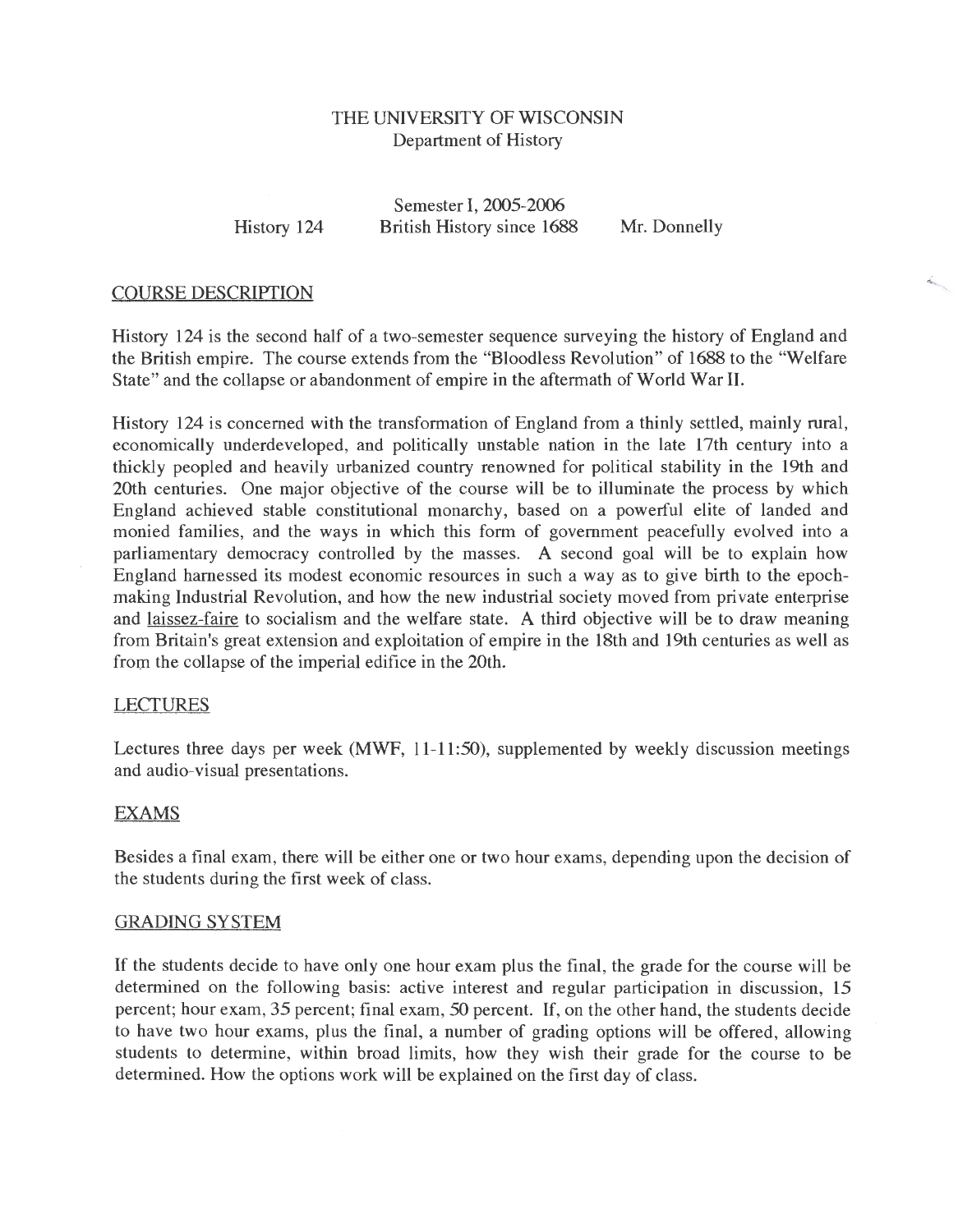History 124 2 Mr. Donnelly

REQUIRED READINGS

ł,

Briggs, Asa, Victorian People (Chicago University Press).

Heyck, Thomas William, The Peoples of the British Isles: A New History, Vol. 2: From 1688 to 1870, and Vol. 3: From 1870 to the Present (Lyceum Books).

Hobsbawm, E. J., Industry and Empire. Pelican Economic History of England, Vol. 3 (The New Press).

Miller, John, James II (Yale University Press).

Porter, Bernard, The Lion's Share (Longman).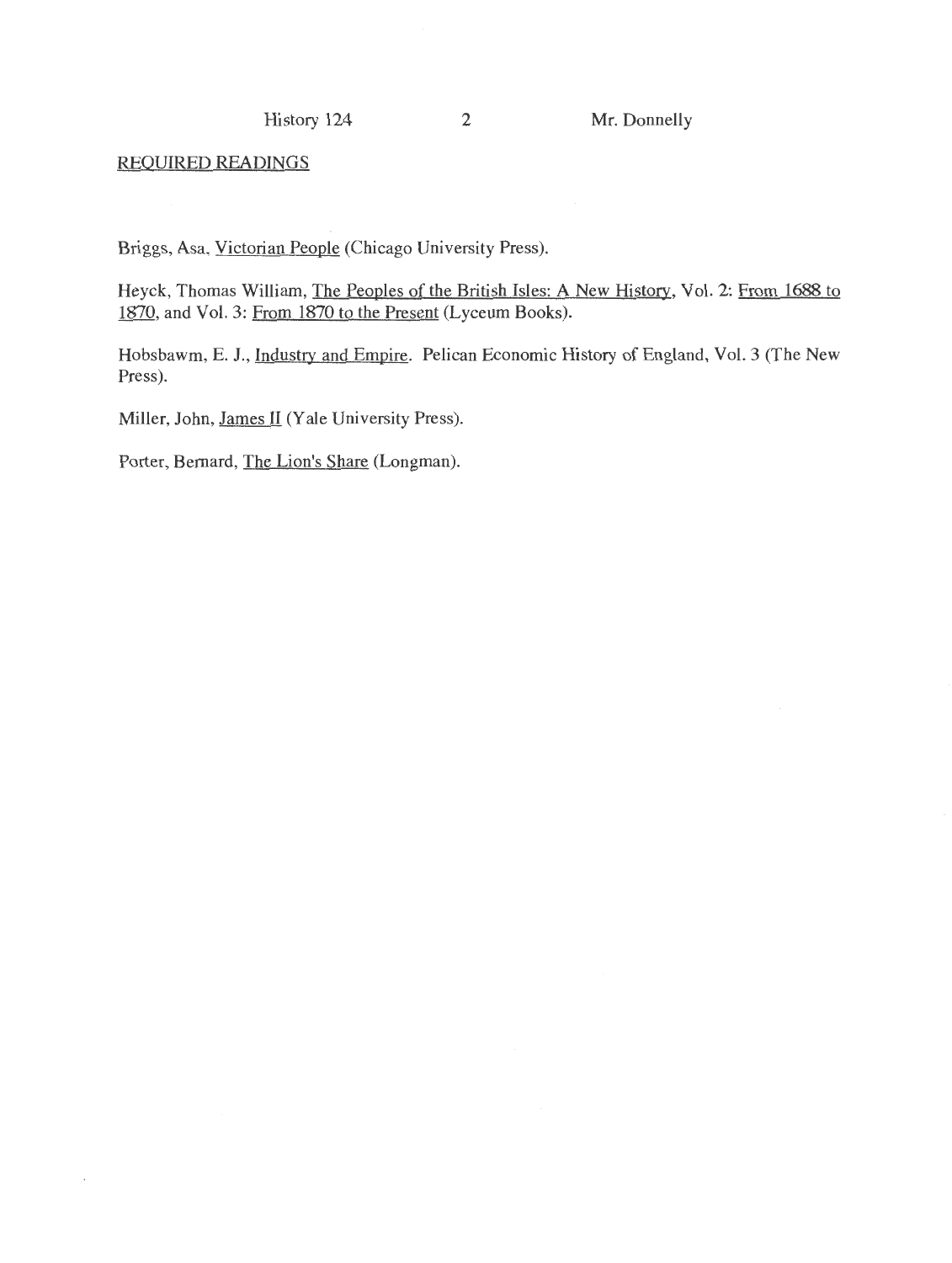History 124 3 Mr. Donnelly

### GENERAL COURSE OUTLINE

- Week Topic
- 9/2-9/9 1. Crown and Parliament under the Later Stuarts, 1660-88
- 9/12-9/16 2. The Bloodless Revolution: Defended and Confirmed, 1688-1714
- 9/19-9/23 3. Early Eighteenth-Century England, 1714-42
- 9/26-9/30 4. Scotland, Ireland, and the Empire
- 10/3-1017 5. The New Religion and the New Politics, 1770-89
- 10/10-10/14 6. The Economic Revolution, 1780-1840
- 10/17-10/21 7. Britain and the French Revolution, 1789-1815
- 10/24-10/28 8. The Growth of Liberalism and the Triumph of Reform, 1815-47
- 10/31-1114 9. Social Discord and Liberal Consensus, 1830-67
- 1117-11111 10. The Claims of Democracy and Nationality, 1867-1900
- 11114-11/18 11. Imperialism, 1870-1914
- 11/21-11/25 12. Social Reform, 1870-1914
- 11128-12/2 13. Britain and World War I
- 12/5-12/9 14. The Interwar Years, 1918-39
- 12/12-12/16 15. Great Challenges since 1939: War, Welfare, and Disimperialism